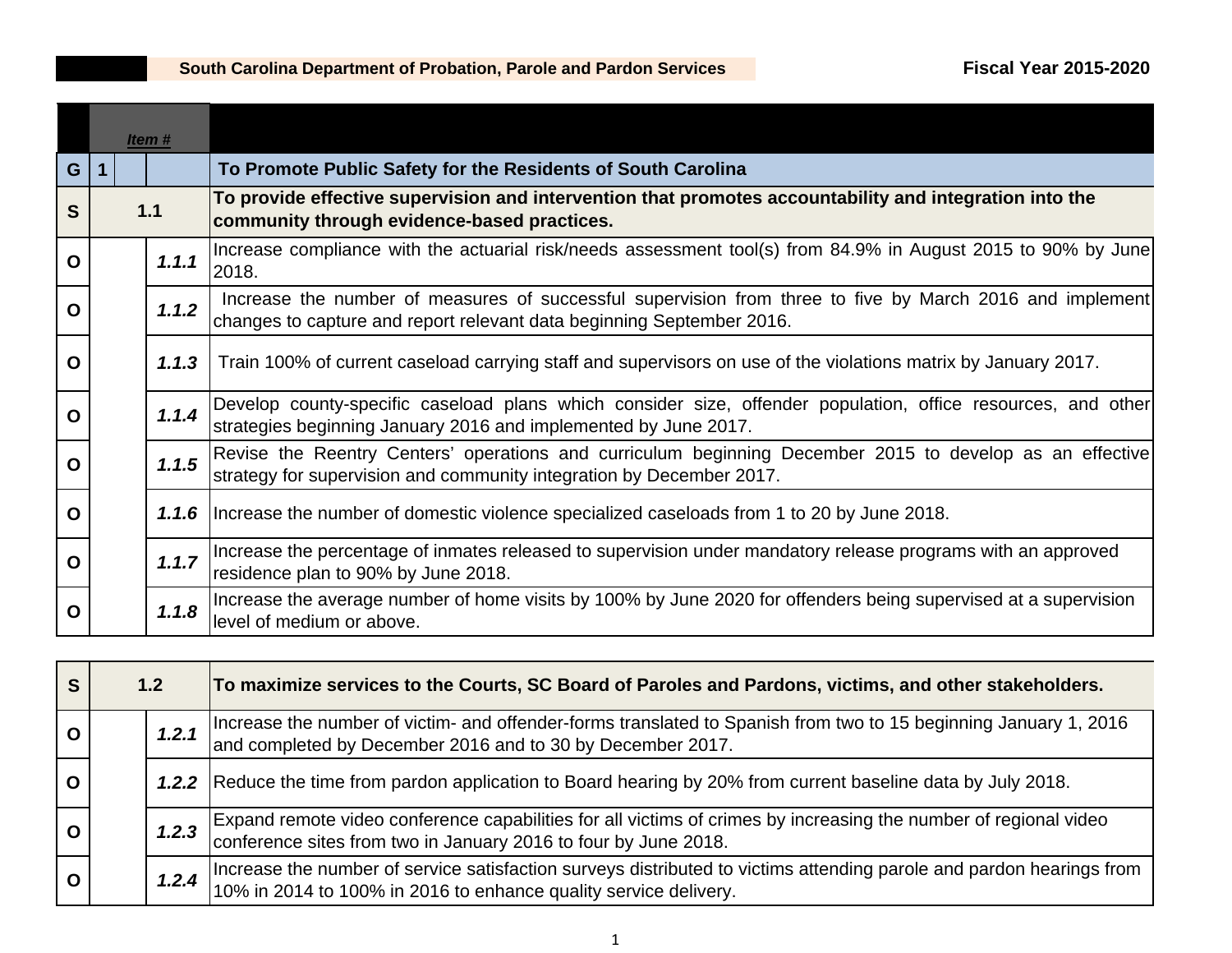| S           | 1.3   | To utilize agency resources to increase community and Agent safety.                                                                                                               |
|-------------|-------|-----------------------------------------------------------------------------------------------------------------------------------------------------------------------------------|
| $\mathbf O$ | 1,3.1 | Increase the successful supervision completion rate from 78% reported in FY 2014 by 1% per year through FY 2020.                                                                  |
| $\mathbf O$ | 1.3.2 | Form a fugitive investigation unit to address the absconded offender population by January 2017.                                                                                  |
| O           | 1,3,3 | Decrease the vehicle to Agent ratio from 1:3 in July 2015 to 1:1 by July 2020.                                                                                                    |
| O           | 1.3.4 | Retain the annual Class One Law Enforcement Certification for 100% of Agents with relevant training as required by<br>the South Carolina Criminal Justice Academy.                |
| O           | 1.3.5 | Increase the number of hearing officers to accommodate the increased workload of Ignition Interlock appeals and<br>reviews from 9 to 11 due to the growing demands of Emma's Law. |
| O           |       | 1.3.6 Create four ongoing community awareness events annually about the IID program by June 2017.                                                                                 |

| G            | 2 |     |       | To Continuously Improve Our Processes Within Secure Systems                                                                          |
|--------------|---|-----|-------|--------------------------------------------------------------------------------------------------------------------------------------|
| S            |   | 2.1 |       | To implement federal- and state-mandated physical and information security policies and procedures.                                  |
| $\mathbf{o}$ |   |     | 2.1.1 | Train 100% of employees on security policies and procedures beginning January 2016 and ending December 2017<br>with annual training. |
| $\mathbf O$  |   |     | 2.1.2 | Develop a site security and safety plan for 100% of all agency locations by June 2016 and review annually.                           |
| $\mathbf 0$  |   |     | 2.1.3 | Implement a mobile device security plan to be completed by December 2016 and updated annually.                                       |

| S            | 2.2 |  | To determine the needs and expectations of our customers and to utilize their feedback for continuous<br>improvement.                                                            |
|--------------|-----|--|----------------------------------------------------------------------------------------------------------------------------------------------------------------------------------|
| $\mathbf O$  |     |  | 2.2.1 Create a "Comments About PPP" link with a drop down menu on the Agency website and track by October 2017.                                                                  |
| $\mathbf{o}$ |     |  | 2.2.2 Disseminate an annual customer satisfaction evaluation for service providers to 100% of providers in the<br>Department's Service Provider database beginning in July 2016. |
| $\mathbf O$  |     |  | 2.2.3 Conduct an exit survey with a 10% sample of eligible offenders annually by July 2018.                                                                                      |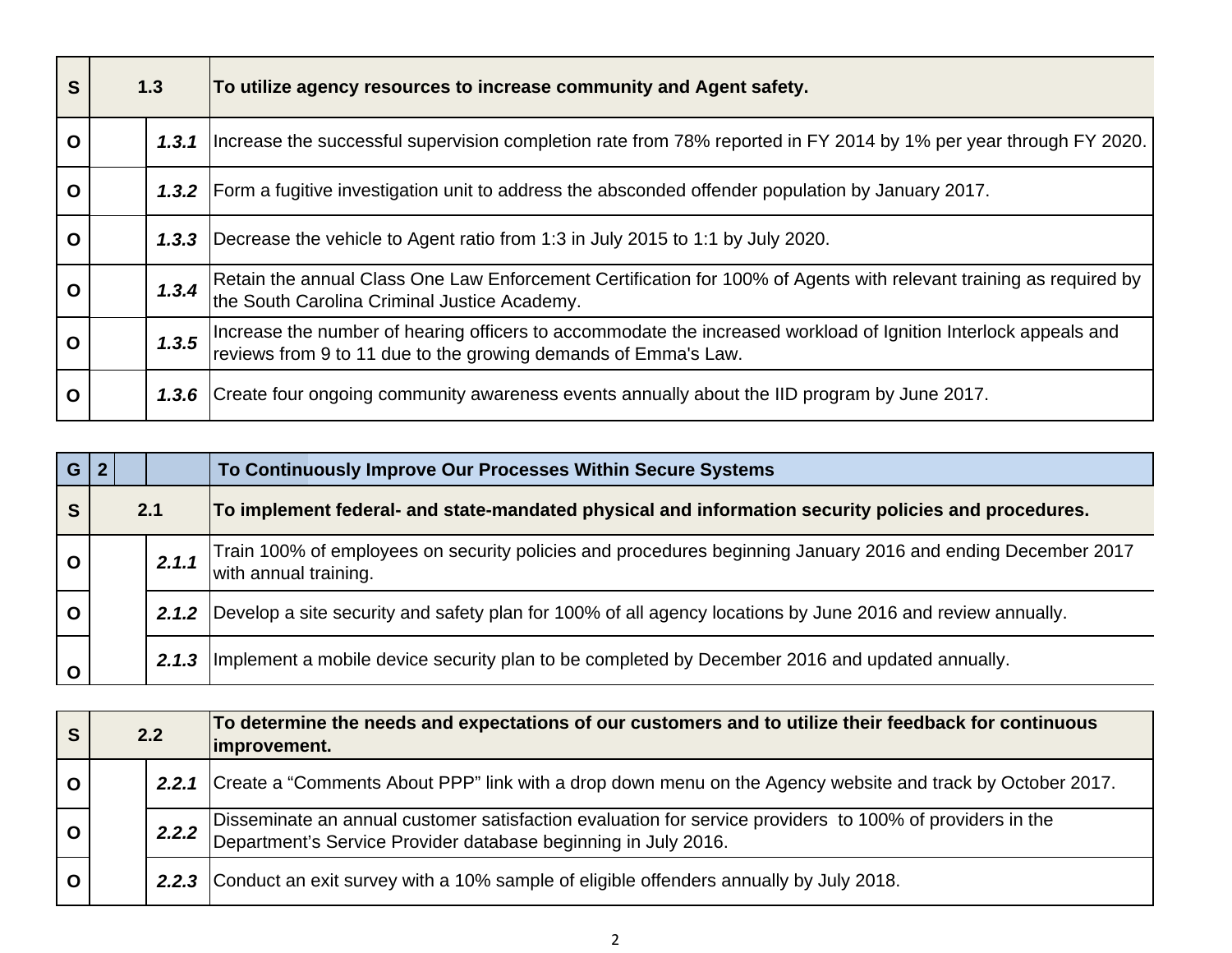|             |       | To optimize our financial resources and fiscal accountability.                                                                      |
|-------------|-------|-------------------------------------------------------------------------------------------------------------------------------------|
|             | 2.3.1 | Implement budget management training for 100% of section heads and Agents in Charge beginning March 2016 and  <br>ending June 2017. |
| $\mathbf O$ | 2.3.2 | [Establish one additional method to collect payments from offenders beginning April 2016 and implement by<br>December 2020.         |

| S            | 2.4 |       | To improve Departmental data confidentiality and integrity.                                                                                                                                   |
|--------------|-----|-------|-----------------------------------------------------------------------------------------------------------------------------------------------------------------------------------------------|
| $\mathbf{o}$ |     | 2.4.1 | Design and implement a certification procedure for data entry in agency applications beginning January 2016 and<br>completed by June 2018.                                                    |
| $\mathbf O$  |     |       | 2.4.2   Develop a plan to address incidents of missing, insufficient, or incorrect data by December 2016.                                                                                     |
| $\mathbf{o}$ |     |       | 2.4.3 Implement a schedule by December 2016 to review and revise reports generated by agency applications, develop and the vertex of the vertex when identified, and delete obsolete reports. |
| $\mathbf O$  |     |       | 2.4.4 Increase the number of automated victim services forms from 1 to 20 by January 2018.                                                                                                    |

| G           | $\overline{3}$ |       | To Efficiently Develop the Organization and Workforce While Delivering Quality Services                                                                   |
|-------------|----------------|-------|-----------------------------------------------------------------------------------------------------------------------------------------------------------|
| S           |                | 3.1   | To implement a comprehensive plan for retaining employees at all levels of the Department.                                                                |
| $\mathbf O$ |                | 3.1.1 | Create a performance-based pay plan for 100% of non-agents, Bands 5 through 8 by July 2018.                                                               |
| $\mathbf O$ |                | 3.1.2 | Revise the current Agent hiring process to reduce completion from 90 days in July 2015 to 45 to 60 calendar days by<br>June 2016.                         |
| $\mathbf O$ |                | 3.1.3 | Create a plan to increase opportunities for advancement within all levels of the organizational structure by March<br>2016 and implement it by July 2018. |
| $\mathbf O$ |                | 3.1.4 | Reduce by 15% the average amount of time needed to fill internal vacancies by June 2017.                                                                  |
| $\mathbf O$ |                |       | 3.1.5 Reduce non-Agent employee turnover by 20% by June 2018.                                                                                             |
| O           |                | 3.1.6 | Reduce Agent turnover by 15% by June 2018.                                                                                                                |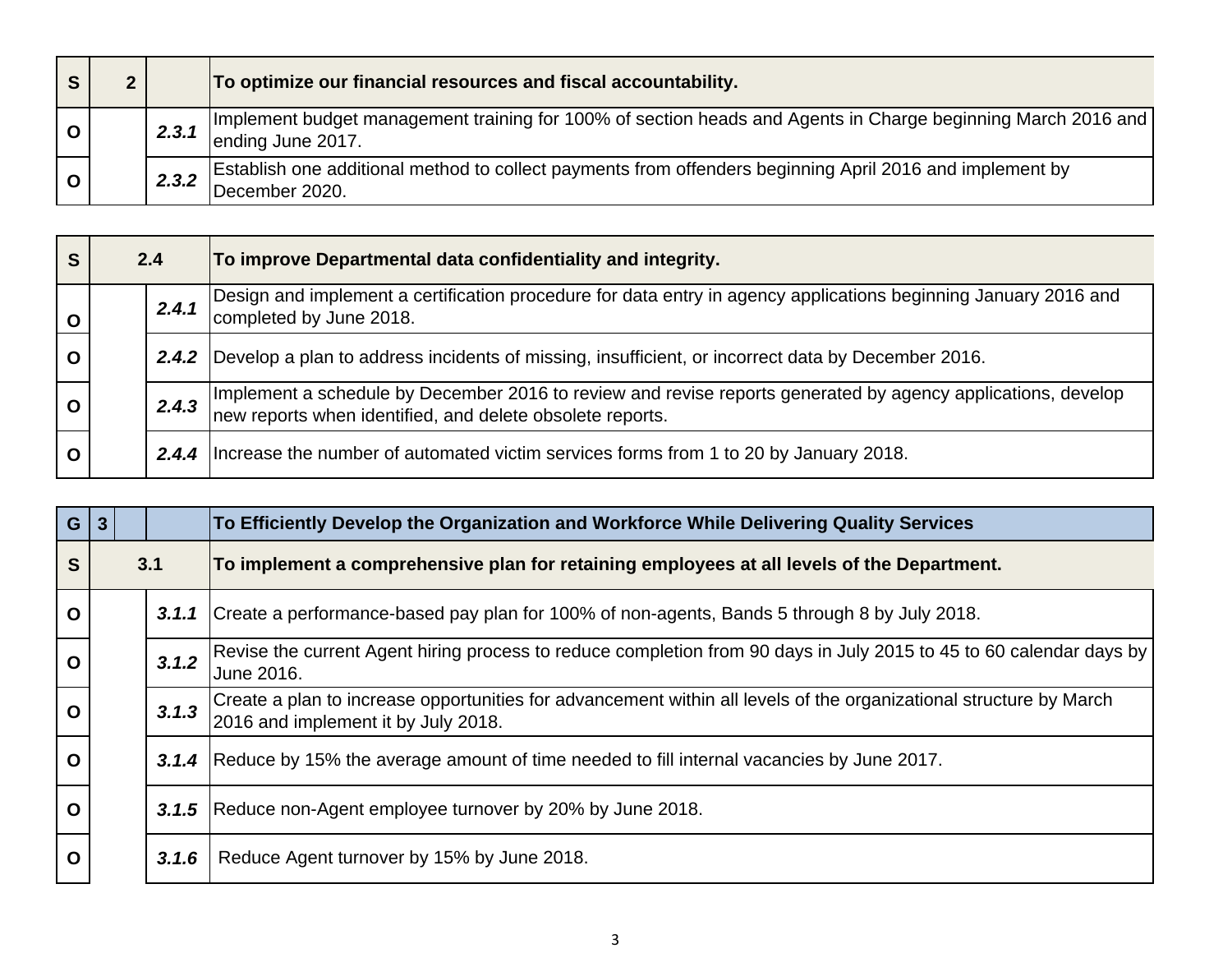|              |  | 3.1.7 Administer a comprehensive exit interview to 100% of exiting employees in order to identify and validate issues that 3.1.7 need to be addressed by the agency for improvement January 2017. |
|--------------|--|---------------------------------------------------------------------------------------------------------------------------------------------------------------------------------------------------|
| $\mathbf{o}$ |  | 3.1.8 Distribute a report on the results of the comprehensive exit interviews semi-annually beginning June 2017.                                                                                  |

| S           | 3.2   | To continuously explore and implement processes that create a high performance work culture.                                                                                                           |
|-------------|-------|--------------------------------------------------------------------------------------------------------------------------------------------------------------------------------------------------------|
| O           | 3.2.1 | Develop leadership standards from an evidence-based source by June 2017.                                                                                                                               |
| $\mathbf O$ | 3.2.2 | Require 100% of supervisors and managers to meet or exceed Departmental leadership standards during the EPMS<br>rating period from June 2018 to June 2019.                                             |
| $\mathbf 0$ | 3.2.3 | Increase the number of annual statewide employee satisfaction initiatives and incentives that will promote employee<br>interaction from two in 2015 to three by January 2016 and to four by June 2017. |
| $\mathbf O$ | 3.2.4 | Implement a process that allows all employees to continually voice concerns and suggestions beginning July 2018.                                                                                       |
| O           | 3.2.5 | Increase the methods by which the Department disseminates agency information from two methods in July 2015 to<br>four methods by June 2017 using examples from the Universal Design for Learning.      |
| $\mathbf O$ | 3.2.6 | Train 100% of the Department's supervisors and managers on leadership standards from an evidence-based source<br>by December 2018.                                                                     |
| O           | 3.2.7 | Become accredited through the Commission on Accreditation for Law Enforcement Agencies (CALEA) by June<br>2018.                                                                                        |
| $\mathbf O$ | 3.2.8 | Collect, address, and respond to 100% of all employee concerns and suggestions within two months or less and<br>report all items to the Chief Deputy quarterly.                                        |
| $\mathbf O$ | 3.2.9 | Expand and improve the agency's wellness program to include holistic initiatives that are offered quarterly to 100%<br>of employees by January 2018.                                                   |
| O           |       | 3.2.10 Develop and validate two additional workload models by December 2020.                                                                                                                           |

| 3.3   | To create systems that support knowledge continuity.                                                                                                                                            |
|-------|-------------------------------------------------------------------------------------------------------------------------------------------------------------------------------------------------|
| 3.3.1 | Conduct a formal assessment for succession planning in 100% of agency divisions and sections beginning January<br>2016 and ending by June 2018; document succession plans and update as needed. |
| 3,3,2 | Document and revise standard operating procedures for all agency processes beginning October 2015 and<br>completed by June 2018 and review annually.                                            |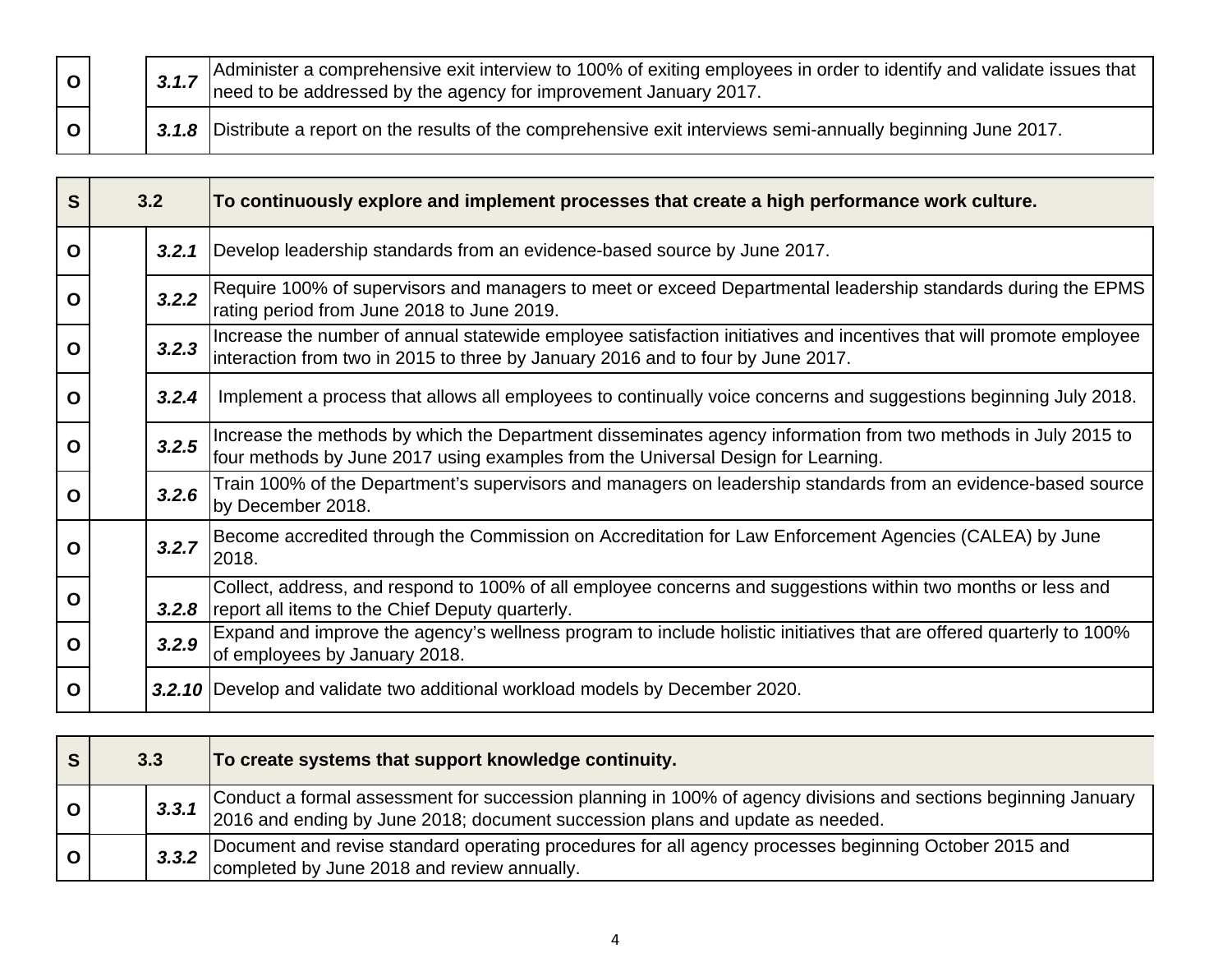| 3.4   | To improve project governance procedures and practices.                                                                                                                         |
|-------|---------------------------------------------------------------------------------------------------------------------------------------------------------------------------------|
| 3,4.1 | Review active white papers for institutional knowledge and awareness by March of each year.                                                                                     |
| 3.4.2 | Create a process to include management in the consideration of funding opportunities that will increase the Department's annual grant applications by 15% each year until 2020. |

| G |       | To Create a Structure to Provide Effective Rehabilitative Services to Offenders                                                |
|---|-------|--------------------------------------------------------------------------------------------------------------------------------|
| S | 4.1   | To identify offender needs and develop appropriate responses.                                                                  |
| O | 4.1.1 | Perform random quality reviews on 5% of all assessors of the actuarial risk/needs assessment monthly beginning<br>August 2017. |
| O | 4.1.2 | Develop a comprehensive training module on supervision plan development by June 2017.                                          |
| O | 4.1.3 | Train 100% of caseload carrying staff on supervision plan development by June 2018.                                            |
| O | 4.1.4 | Implement a certification process for actuarial risk and needs assessment users by January 2018.                               |
| O | 4.1.5 | Certify 100% of actuarial risk and needs assessment users by June 2018 with mandatory recertification every two<br>vears.      |
| O | 4.1.6 | Train 100% of caseload carrying staff on Motivational Interviewing beginning December 2018 and complete<br>annually.           |
| O | 4.1.7 | Create performance measures that reinforce skill competency in CISO and Motivational Interviewing by December<br>2018.         |

|              | 4.2 |       | To validate the quality of existing service providers and to make use of those providers listed in the<br>Department registry.                       |
|--------------|-----|-------|------------------------------------------------------------------------------------------------------------------------------------------------------|
| $\mathbf O$  |     | 4.2.1 | Train 100% of Agents in Charge on the quality assurance tool for service providers beginning January 2017 and<br>completed by June 2017.             |
| $\mathbf 0$  |     | 4.2.2 | Provide training to 100% of caseload carrying staff on service provider referral procedures beginning January 2017<br>and completed by January 2018. |
| $\mathbf O$  |     | 4.2.3 | Increase the number of service provider referrals entered into the automated tracking system by 5,000 by the end of<br>December 2018.                |
| $\mathbf{o}$ |     | 4.2.4 | Increase the number of eligible offenders who receive services through case services to a minimum of 500 by the<br>end of June 2018.                 |